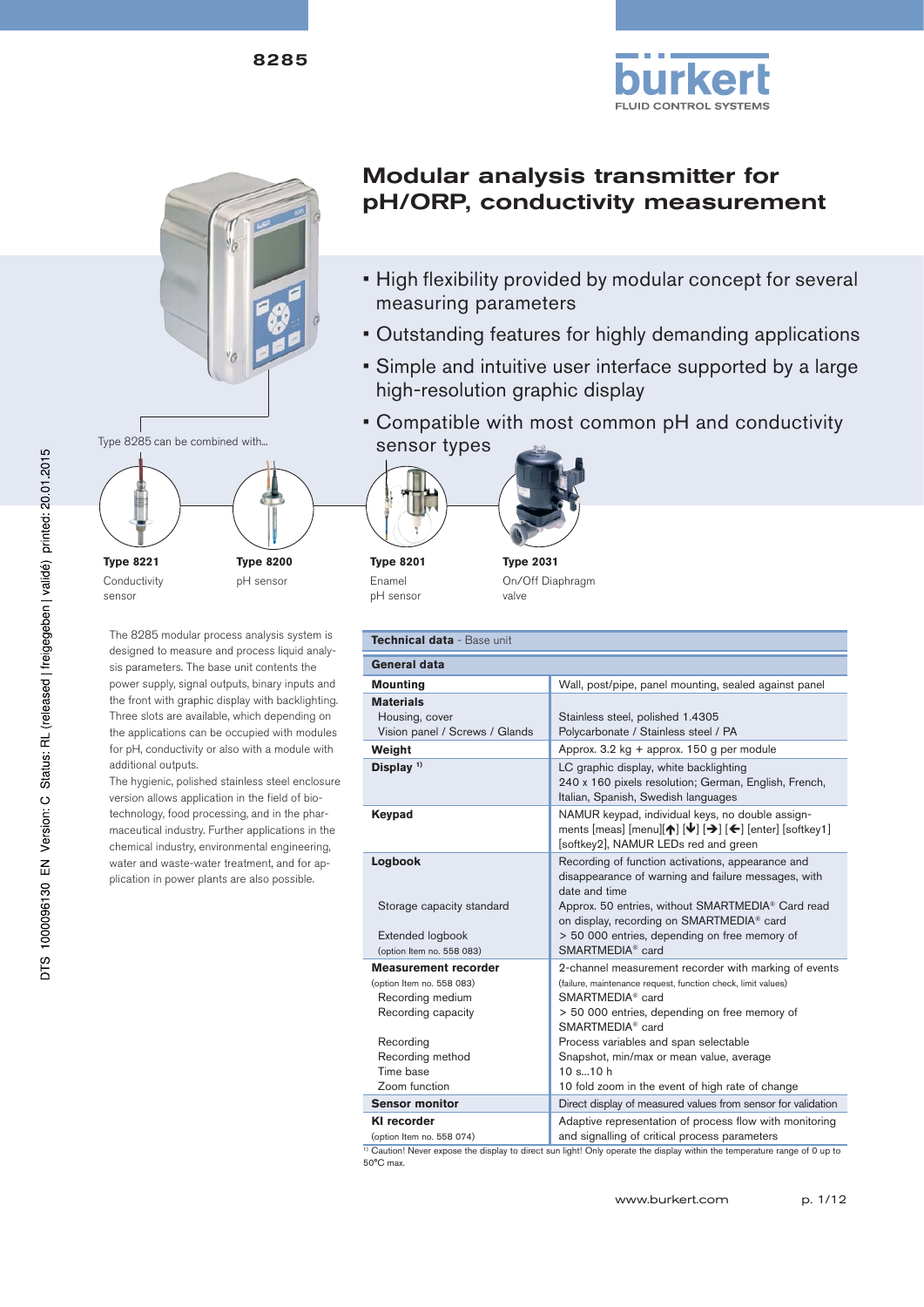# **burkert**

| Technical data - Base unit (continued)                                                    |                                                                                                                                                                                                 |                                                          |                                                                                                                                                                 |
|-------------------------------------------------------------------------------------------|-------------------------------------------------------------------------------------------------------------------------------------------------------------------------------------------------|----------------------------------------------------------|-----------------------------------------------------------------------------------------------------------------------------------------------------------------|
| <b>General data</b> (continued)                                                           |                                                                                                                                                                                                 | Electrical data (continued)                              |                                                                                                                                                                 |
| <b>Device self-test</b>                                                                   | Test of RAM, FLASH, EEPROM, display<br>and keypad, record for QM documentation<br>to ISO 9000                                                                                                   | <b>Binary input OK 2</b><br>Function                     | Galv. separated (OPTO coupler); $Vi \leq 30 V$ ,<br>floating, galvanic isolation up to 60 V<br>START/STOP KI recorder, switch over to                           |
| <b>Clock</b>                                                                              | Real-time clock with date;<br>Power reserve: approx. 1 year (lithium battery)                                                                                                                   | Switching voltage                                        | second parameter set<br>02 V AC/DC inactive, 1030 V AC/DC active<br>(invertible)                                                                                |
| Data retention<br>in case of power failure                                                | Parameters and factory settings > 10 years<br>(EEPROM)<br>Logbook, statistics, records > 1 year<br>(lithium battery)<br>Measurement recorder SMARTMEDIA® card                                   | <b>Current output I1</b><br>Load monitoring              | 0/420 mA (22 mA), max. 10 V,<br>galvanic isolation up to 60 V<br>(galvanically connected with output I2)<br>Error message if load is exceeded                   |
| <b>Module slots</b>                                                                       | 3                                                                                                                                                                                               | Overrange*<br>Signal deviation <sup>1)</sup>             | 22 mA in the case of a message<br>$< 0.2\%$ current value $+ 0.02$ mA                                                                                           |
| <b>Electrical connection</b>                                                              | Terminals via 5 x M20 x 1.5 cable glands                                                                                                                                                        | Current source                                           | $0.0022.00$ mA                                                                                                                                                  |
| <b>Connection cable</b>                                                                   | Single wires and flexible leads up to<br>$2.5$ mm <sup>2</sup> (AWG 14)<br>Ground wire: 2.5 mm <sup>2</sup> , screw M4<br>(EN 61010-1, 6.5.1.2)                                                 | <b>Current output I2</b><br>Load monitoring              | 0/4  20 mA (22 mA), max. 10 V,<br>galvanic isolation up to 60 V<br>(galvanically connected with output I1)<br>Error message if load is exceeded                 |
| <b>Electrical data</b>                                                                    |                                                                                                                                                                                                 | Overrange*                                               | 22 mA in the case of a message                                                                                                                                  |
| <b>Power supply</b>                                                                       | 24 (-15 %)230 (+15%) V AC/DC;<br>approx. 10 VA/10 W                                                                                                                                             | Signal deviation <sup>1)</sup><br>Current source         | $< 0.2\%$ current value $+ 0.02$ mA<br>$0.0022.00$ mA                                                                                                           |
| Overvoltage category<br>Protection class<br>Pollution degree<br><b>Protection against</b> | $\mathbf{II}$<br>2 (EN 61010-1)<br>Protective connection according to                                                                                                                           | Switching contacts'<br>Loadability                       | 4 relay contacts K1  K4, floating,<br>galvanic isolation up to 60 V<br>K1, K2, K3 are connected on one side<br>$DC: < 30$ V / $< 500$ mA, $< 10$ W              |
| electrical shock                                                                          | EN 61010-1, 6.5.1                                                                                                                                                                               | Application <sup>*</sup>                                 | K1 - K3, user definable for NAMUR mainte-                                                                                                                       |
| <b>Binary input OK 1</b><br>Function<br>Switching voltage                                 | Galv. separated (OPTO coupler); $Vi \leq 30 V$ ,<br>floating, galvanic isolation up to 60 V<br>switches the device to HOLD mode<br>(function check)<br>02 V AC/DC inactive, 1030 V AC/DC active | User-defined                                             | nance request /function check, limit values,<br>parameter set 2 active, rinsing contact,<br>USP contact, K4 permanently set as alarm<br>contact (NAMUR failure) |
|                                                                                           | (invertible)                                                                                                                                                                                    | To IEC 746 Part 1, at nominal operating conditions<br>1) |                                                                                                                                                                 |

| Technical data - 8285 pH/ORP module                                                                                                                |                                                                                                                                                                                                                                   |                                                                                                    |                                                                                                                                                                                                                                                                                                                     |  |
|----------------------------------------------------------------------------------------------------------------------------------------------------|-----------------------------------------------------------------------------------------------------------------------------------------------------------------------------------------------------------------------------------|----------------------------------------------------------------------------------------------------|---------------------------------------------------------------------------------------------------------------------------------------------------------------------------------------------------------------------------------------------------------------------------------------------------------------------|--|
| pH/ORP input                                                                                                                                       | simultaneous pH and ORP measurement<br>with several types of electrodes:<br>- Input for pH/ORP glass electrode (type 8200)<br>- Input for enamel coated pH electrodes (type<br>8201)                                              | ORP <sup>*</sup><br><b>Sensor standardization</b>                                                  | Automatic conversion to standard hydrogen<br>electrode SHE when type of reference<br>electrode is entered                                                                                                                                                                                                           |  |
| Measurement range<br>pH value<br>ORP value<br>rH value<br>Adm. voltage $ORP + pH$<br>Adm. cable capacitance<br>Glass electrode input <sup>1)</sup> | $-2.00+16.00$<br>$-2000+2000$ mV<br>0.042.5<br>2000 mV<br>< 2 nF<br>Input resistance: $> 1x 10^{12} \Omega$<br>$< 1 \times 10^{-12}$ A<br>Input current <sup>3)</sup> :<br>$0.5$ 1000 M $\Omega$<br>Input range:                  | ORP*<br><b>Sensor standardization</b><br>рH<br>Drift check*<br>Calimatic <sup>®</sup> buffer sets* | Zero adjustable from -200+200 mV<br>1-/2-/3-point calibration (best fit line)<br>Operating modes:<br>•Calimatic <sup>®</sup> automatic buffer recognition<br>.Input of individual buffer values<br>•Product calibration<br>.Data entry of premeasured electrodes<br>Fine / standard / coarse<br>.Fixed buffer sets: |  |
| Ref. electrode input <sup>1)</sup><br>Signal deviation <sup>1) 2)</sup><br>(Display)                                                               | Input resistance: $> 1x 10^{10} \Omega$<br>Input current <sup>3)</sup> :<br>$< 1 \times 10^{-10}$ A<br>$0.5200 k\Omega$<br>Input range:<br>< $0.02$ ; TC < $0.001$ pH/K<br>pH value:<br>$< 1$ mV ; TC $< 0.05$ mV/K<br>ORP value: |                                                                                                    | 1- Knick/Mettler-Toledo; 2- Merck/Riedel;<br>3- DIN 19267; 4- NIST Standard;<br>5- Technical buffers to NIST:<br>6- Hamilton buffers<br>.Manually enterable buffer set with max. three<br>buffer tables (additional function Item no. 558 075)                                                                      |  |
| <b>Temperature input</b><br>Measurement range                                                                                                      | Pt100 / Pt1000 / NTC30 k $\Omega$ / NTC 8.55 k $\Omega$<br>3-wire connection, adjustable<br>$-20+150^{\circ}C$ (Pt100/Pt1000/NTC30 kΩ)                                                                                            | Nom. zero*<br>Nom. slope (25°C)*<br>$Uiso^*$                                                       | pH 0  14; calibration range $\Delta$ pH = $\pm$ 1<br>25  61 mV/pH; calibration range 80103 %<br>$-1000+1000$ mV                                                                                                                                                                                                     |  |
| Resolution<br>Signal deviation $12$                                                                                                                | $-10+130^{\circ}C$ (NTC 8.55 k $\Omega$ , Mitsubishi)<br>$0.1$ <sup>o</sup> C<br>0.2 % meas. value $+$ 0.5 K (< 1 K with NTC > 100°C)                                                                                             | <b>Calibration record</b>                                                                          | Recording of:<br>Zero point, slope, Uiso, response time,<br>calibration process with date and time                                                                                                                                                                                                                  |  |

I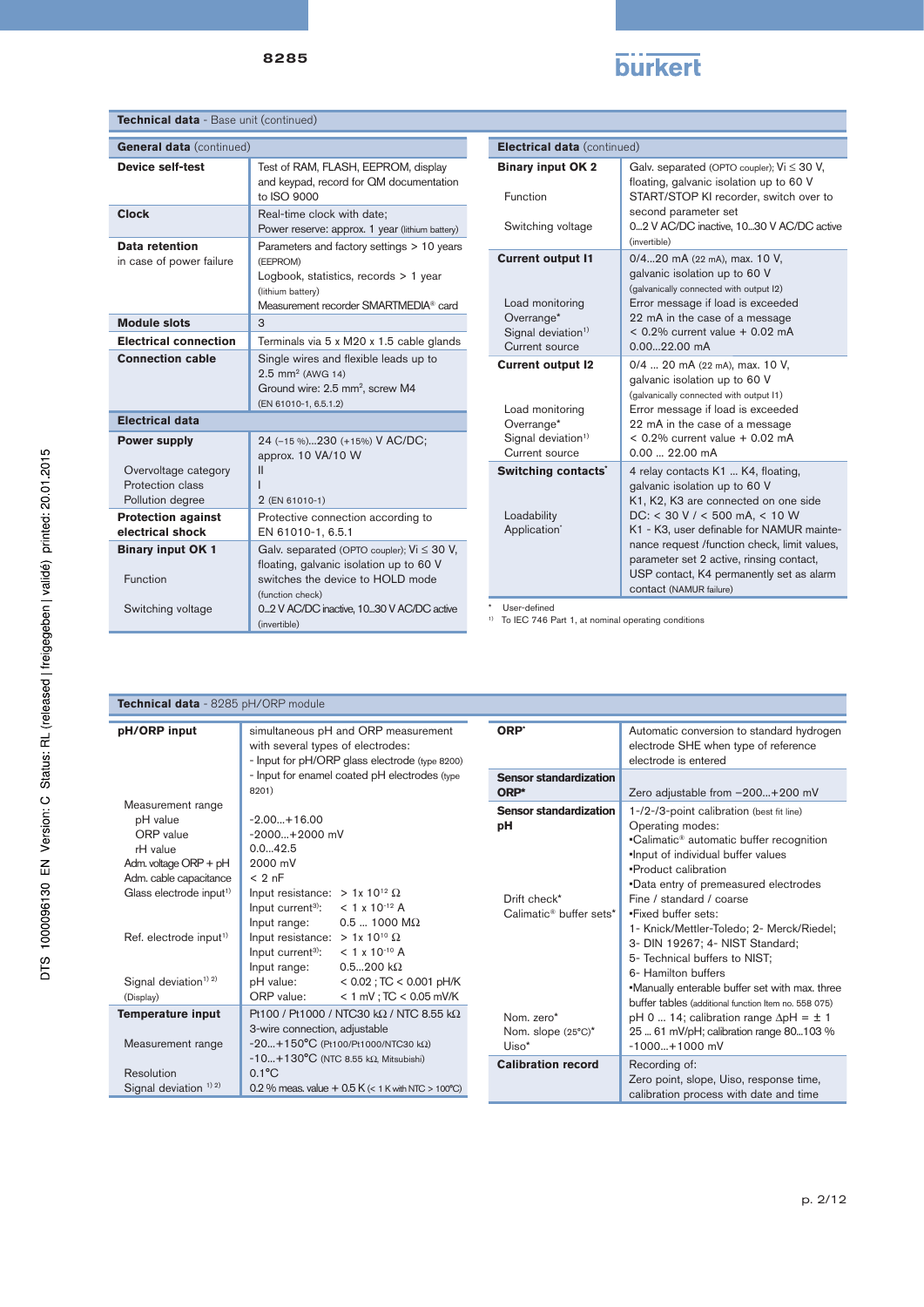

| Technical data - 8285 pH/ORP module (continued) |                                                                                                                                                                                                                                  |  |
|-------------------------------------------------|----------------------------------------------------------------------------------------------------------------------------------------------------------------------------------------------------------------------------------|--|
| <b>Statistics</b>                               | Recording of:<br>Zero, slope, Uiso, response time, glass<br>and reference impedance with date and<br>time of the last three calibrations and the<br><b>First Calibration</b>                                                     |  |
| Sensocheck <sup>®</sup>                         | Automatic monitoring of glass and reference<br>electrode, message can be switched off                                                                                                                                            |  |
| Sensoface®                                      | provides information on the sensor condition:<br>Zero/slope, response time, calibration<br>interval, Sensocheck®, CalCheck® (can be<br>disabled)                                                                                 |  |
| CalCheck <sup>®</sup>                           | Monitoring of electrode calibration range<br>during measurement                                                                                                                                                                  |  |
| <b>Sensor network</b><br>diagram                | Graphical representation of current sensor<br>parameters in a network diagram on the<br>display: Slope, zero, reference impedance,<br>glass impedance, response time, cal timer,<br>deviation from calibration range (CalCheck®) |  |

| <b>Sensor monitor</b>                                   | Direct display of measured values from<br>sensor for validation pH input / ORP input /<br>glass el. impedance / ref. el. impedance /<br>RTD / temperature |
|---------------------------------------------------------|-----------------------------------------------------------------------------------------------------------------------------------------------------------|
| <b>KI</b> recorder<br>(option Item no. 558 074)         | Adaptive representation of process flow<br>with monitoring and signalling of critical<br>process parameters                                               |
| <b>Adaptive calibration</b><br>timer <sup>*</sup>       | Automatic adjustment of calibration interval<br>(Sensoface® signal), depending on measured<br>values                                                      |
| ServiceScope <sup>®*</sup><br>(option Item no. 558 076) | Monitoring the inputs for overdrive<br>Representation on display                                                                                          |
| Tolerance adjustment<br>(option Item no. 558 077)       | Tolerant calibration/adjustment, tolerance<br>limits adjustable, graphical recording of<br>zero point and slope of the last 40 calibra-<br>tions          |

\* User-defined 1) To IEC 746 Part 1, at nominal operating conditions

 $2$   $\pm$  1 count, plus sensor error

<sup>3)</sup> At 20°C, doubles every 10 K

| Technical data - 8285 conductivity module                                                                                                 |                                                                                                                                                                                                                                                                                                                                                                          |                          |
|-------------------------------------------------------------------------------------------------------------------------------------------|--------------------------------------------------------------------------------------------------------------------------------------------------------------------------------------------------------------------------------------------------------------------------------------------------------------------------------------------------------------------------|--------------------------|
| <b>Conductivity input</b><br>Conductivity<br>Resistivity<br>Concentration<br>Salinity<br>Measurement range <sup>®</sup><br>Display ranges | Operation with 2- or 4-electrode sensors<br>0.000 µS/cm  1999 mS/cm<br>$0.5 \Omega$ .cm  999 M $\Omega$ .cm<br>0.00  100.0% by wt<br>$0.0$ 45.0 g/kg (0  35°C)<br>4EL sensors: 0.1 $\mu$ S.c to 2000 mS.c <sup>3)</sup><br>2EL sensors: $0.1 \mu S$ .c to 200 mS.c <sup>3)</sup><br>Resolution depending on cell constant<br>Resolution of conductivity<br>Cell constant | Conc<br>deter<br>(option |
|                                                                                                                                           | $< 0.1200$ cm <sup>-1</sup><br>$0 \mu S/cm$<br>$< 1.200$ cm <sup>-1</sup><br>00.00 µS/cm<br>000.0 µS/cm<br>$< 12.00$ cm <sup>-1</sup><br>000.0 µS/cm<br>$< 120.0$ cm <sup>-1</sup>                                                                                                                                                                                       |                          |
|                                                                                                                                           | 00.00 mS/cm<br>$\geq$ 120.0 cm <sup>-1</sup>                                                                                                                                                                                                                                                                                                                             | <b>Sens</b>              |
| Response time (T90)                                                                                                                       | Approx. 1 sec                                                                                                                                                                                                                                                                                                                                                            | <b>Sens</b>              |
| Signal deviation <sup>1) 2)</sup>                                                                                                         | $< 0.5$ % meas. val. + 0.2 $\mu$ S.c <sup>3)</sup>                                                                                                                                                                                                                                                                                                                       | <b>Sens</b>              |
| <b>Temperature input</b><br>Measurement range                                                                                             | Pt100 / Pt1000 / NTC30 kΩ / Ni 100<br>3-wire connection, adjustable<br>Pt100 / Pt1000:<br>$-50 - +250^{\circ}$ C<br>NTC 30 $k\Omega$ :<br>$-10$ $+150^{\circ}$ C<br>Ni 100:<br>$-50$ $+180^{\circ}$ C                                                                                                                                                                    | stand                    |
| Resolution                                                                                                                                | $0.1$ <sup>°</sup> C                                                                                                                                                                                                                                                                                                                                                     | Adm                      |
| Signal deviation <sup>1)</sup> <sup>2)</sup>                                                                                              | 0.2 % meas, val. $+$ 0.5 K                                                                                                                                                                                                                                                                                                                                               | Cali                     |
| <b>Temperature</b><br>compensation'                                                                                                       | - Linear characteristic 00.00  19.99 %/K<br>(reference temp user-defined)<br>- NLF nat. waters to EN 27888 <sup>W)</sup>                                                                                                                                                                                                                                                 | Outpi                    |
| (option Item no. 558 079)                                                                                                                 | - Ultrapure water with NaCl traces (0  120°C) <sup>W)</sup><br>- Ultrapure water with HCI traces (0  120°C) <sup>W)</sup><br>- Ultrapure water with NH3 traces (0  120°C) <sup>W)</sup><br>- Ultrapure water with NaOH traces (0  120°C) <sup>W)</sup><br><sup>W)</sup> for all waters: Reference temp 25°C                                                              | <b>USP</b>               |

| Concentration                                                                 | for the substances:                                                                                                                                                                                                                                                                                                                                         |  |  |
|-------------------------------------------------------------------------------|-------------------------------------------------------------------------------------------------------------------------------------------------------------------------------------------------------------------------------------------------------------------------------------------------------------------------------------------------------------|--|--|
| determination'                                                                | $-20+50°C$<br>HNO <sub>2</sub><br>028 % by wt                                                                                                                                                                                                                                                                                                               |  |  |
| (option Item no. 558 080)                                                     | $-20+50°C$<br>3596 % by wt                                                                                                                                                                                                                                                                                                                                  |  |  |
|                                                                               | 018 % by wt<br>$-20+50°C$<br><b>HCI</b>                                                                                                                                                                                                                                                                                                                     |  |  |
|                                                                               | 2239 % by wt<br>$-20+50^{\circ}C$                                                                                                                                                                                                                                                                                                                           |  |  |
|                                                                               | $H_{\circ}SO_{\prime}^{4)}$<br>030 % by wt<br>$-17.8+110^{\circ}C$                                                                                                                                                                                                                                                                                          |  |  |
|                                                                               | 3284 % by wt<br>$-17.8+115.6^{\circ}C$                                                                                                                                                                                                                                                                                                                      |  |  |
|                                                                               | 9299 % by wt<br>$-17.8+115.6^{\circ}C$                                                                                                                                                                                                                                                                                                                      |  |  |
|                                                                               | NaOH <sup>5)</sup><br>014 % by wt<br>$0+100^{\circ}C$                                                                                                                                                                                                                                                                                                       |  |  |
|                                                                               | 1850 % by wt<br>$0+100^{\circ}C$                                                                                                                                                                                                                                                                                                                            |  |  |
|                                                                               | <b>NaCl</b><br>026 % by wt<br>$0+60^{\circ}C$                                                                                                                                                                                                                                                                                                               |  |  |
|                                                                               | User-defined concentration chart (5x5x5 values)                                                                                                                                                                                                                                                                                                             |  |  |
| Sensor monitoring'                                                            | Sensocheck <sup>®</sup> ; Polarization and cable capacitance                                                                                                                                                                                                                                                                                                |  |  |
| $Sensoface$ <sup>®</sup>                                                      | provides information on the sensor condition                                                                                                                                                                                                                                                                                                                |  |  |
| <b>Sensor</b><br>standardization'<br>Adm. cell constant<br>Calibration record | Operating modes<br>- Autom, calibration with KCI or NaCI solution<br>- Manual: Entry of conductivity<br>- Product calibration / adjustment to vessel<br>- Entry of cell constant with simultaneous<br>display of conductivity and temperature<br>$0.0050$ 199.99 cm <sup>-1</sup><br>Recording of: Cell constant, calibration<br>method, with date and time |  |  |
| Output curves'                                                                | Linear; Trilinear; Function (logarithmic);<br>As desired via chart                                                                                                                                                                                                                                                                                          |  |  |
| <b>USP function</b>                                                           | Water monitoring in the pharmaceutical<br>industry (USP)<br>with possibility to enter a limit value (%)<br>Output via relay contact (K1K3, BASE)<br>possible                                                                                                                                                                                                |  |  |
| 2)<br>$± 1$ count, plus sensor error<br>4)<br>measurement limits at 27°C      | 3)<br>$c = 0.0050$ 199.99 $cm^{-1}$<br>5)<br>measurement limits at 25°C                                                                                                                                                                                                                                                                                     |  |  |

\* User-defined 1) To IEC 746 Part 1, at nominal operating conditions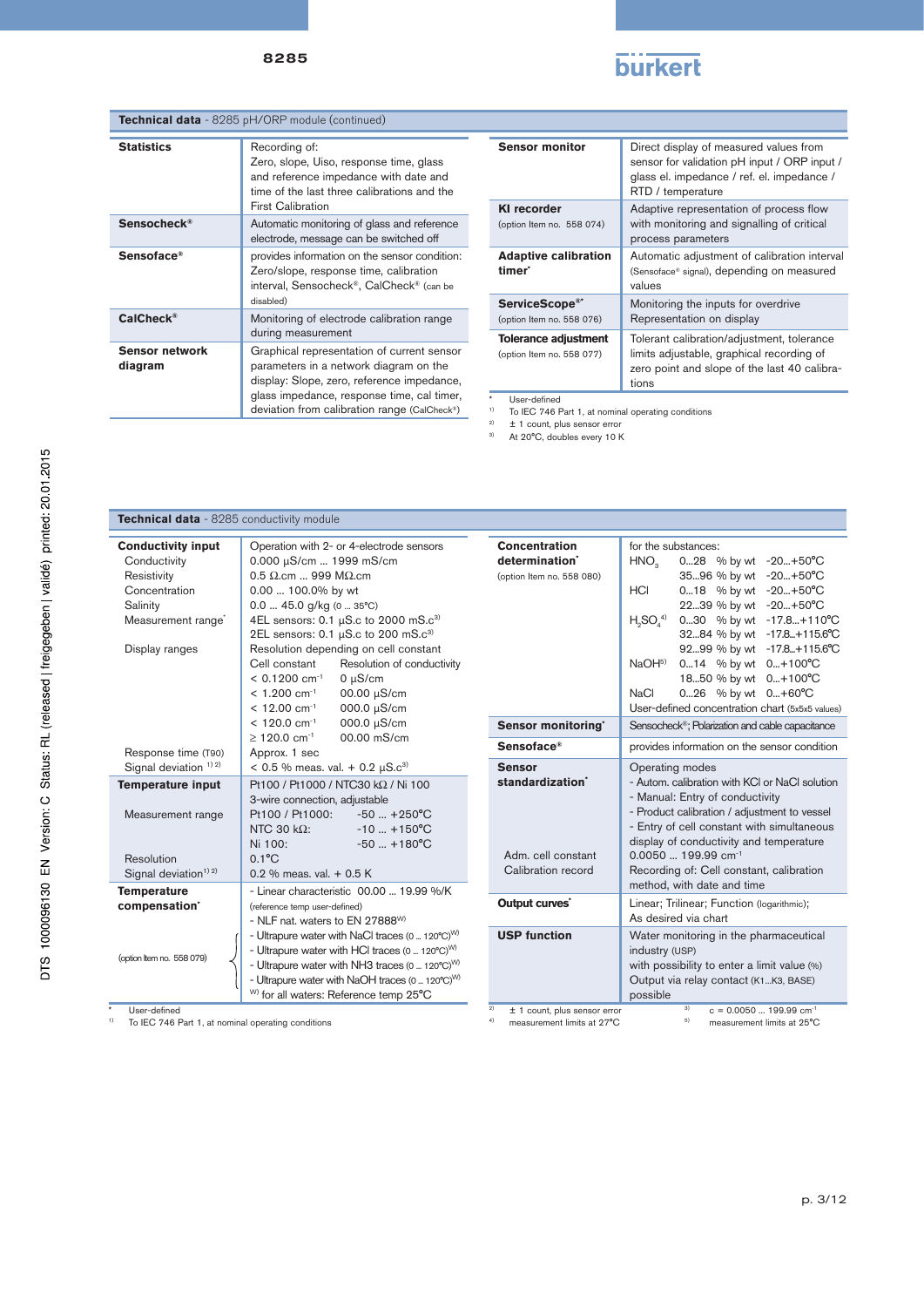

| Technical data - output module |                   |  |
|--------------------------------|-------------------|--|
| <b>Current output I3</b>       | 0/4  20 mA (2)    |  |
| (passive)                      | (electrically con |  |

| <b>Current output I3</b> | 0/4  20 mA (22mA), floating                                |
|--------------------------|------------------------------------------------------------|
| (passive)                | (electrically connected with output I4)                    |
| Supply voltage           | 3  30 V, I <sub>my</sub> = 100 mA, P <sub>my</sub> = 0.8 W |
| Load monitoring          | Error message if load is exceeded                          |
| Overrange*               | 22 mA in the case of a message                             |
| Measurement error**      | $< 0.25$ % current value $+0.05$ mA                        |
| Start/end of scale*      | As desired within the range                                |
| Current source           | $0.0022.00$ mA                                             |
| <b>Current output 14</b> | 0/4  20 mA (22mA), floating                                |
| (passive)                | (electrically connected with output I3)                    |
| Supply voltage           | 3  30 V, I <sub>nn</sub> = 100 mA, P <sub>nn</sub> = 0.8 W |
| Load monitoring          | Error message if load is exceeded                          |
| Overrange*               | 22 mA in the case of a message                             |
| Measurement error*       | $< 0.25$ % current value $+0.05$ mA                        |
| Start/end of scale       | As desired within the range                                |
| Current source           | $0.00$ 22.00 mA                                            |

| <b>Threshold outputs</b>        | 4 electronic relay outputs, polarized                       |
|---------------------------------|-------------------------------------------------------------|
| K <sub>5</sub> - K <sub>8</sub> | floating, inter-connected                                   |
| Voltage drop                    | < 1.9 V                                                     |
| Loadability                     | DC: $V_{max}$ = 30 V; $I_{max}$ = 100 mA; $P_{max}$ = 0.8 W |
| <b>Screw clamp</b>              | Single wires and flexible leads                             |
| connector                       | up to $2.5 \text{ mm}^2$                                    |

\* User-defined \*\* To IEC 746 Part 1, at nominal operating conditions

| <b>Ambient temperature</b> |                                                     |
|----------------------------|-----------------------------------------------------|
| Operation                  | $-20$ to $+55^{\circ}$ C (Ex: max. 50 $^{\circ}$ C) |
| Storage                    | -20 to 70°C (limited through the electrode)         |
| <b>Relative humidity</b>   | 10 95%, without condensation                        |
|                            |                                                     |
|                            |                                                     |
|                            |                                                     |
|                            |                                                     |
|                            |                                                     |
|                            |                                                     |
|                            |                                                     |
|                            |                                                     |
|                            |                                                     |

| <b>Environment and Standard data</b> - common to base unit, pH/ORP, conductivity modules |                                                     |                          |                                        |  |
|------------------------------------------------------------------------------------------|-----------------------------------------------------|--------------------------|----------------------------------------|--|
| <b>Ambient temperature</b>                                                               |                                                     | <b>Protection class</b>  | IP65 / NEMA 4X                         |  |
| Operation                                                                                | $-20$ to $+55^{\circ}$ C (Ex: max. 50 $^{\circ}$ C) | <b>Standard</b>          |                                        |  |
| Storage                                                                                  | -20 to 70°C (limited through the electrode)         | <b>EMC</b>               | NAMUR NE 21,                           |  |
| <b>Relative humidity</b>                                                                 | 10 95%, without condensation                        |                          | EN 61326 VDE 0843 Part 20 /01.98,      |  |
|                                                                                          |                                                     |                          | EN 61326/A1 VDE 0843 Part 20/A1 /05.99 |  |
|                                                                                          |                                                     | Emitted interference     | Class B                                |  |
|                                                                                          |                                                     | Immunity to interference | Industry                               |  |
|                                                                                          |                                                     | Lightning protection     | EN 61000-4-5, Installation Class 2     |  |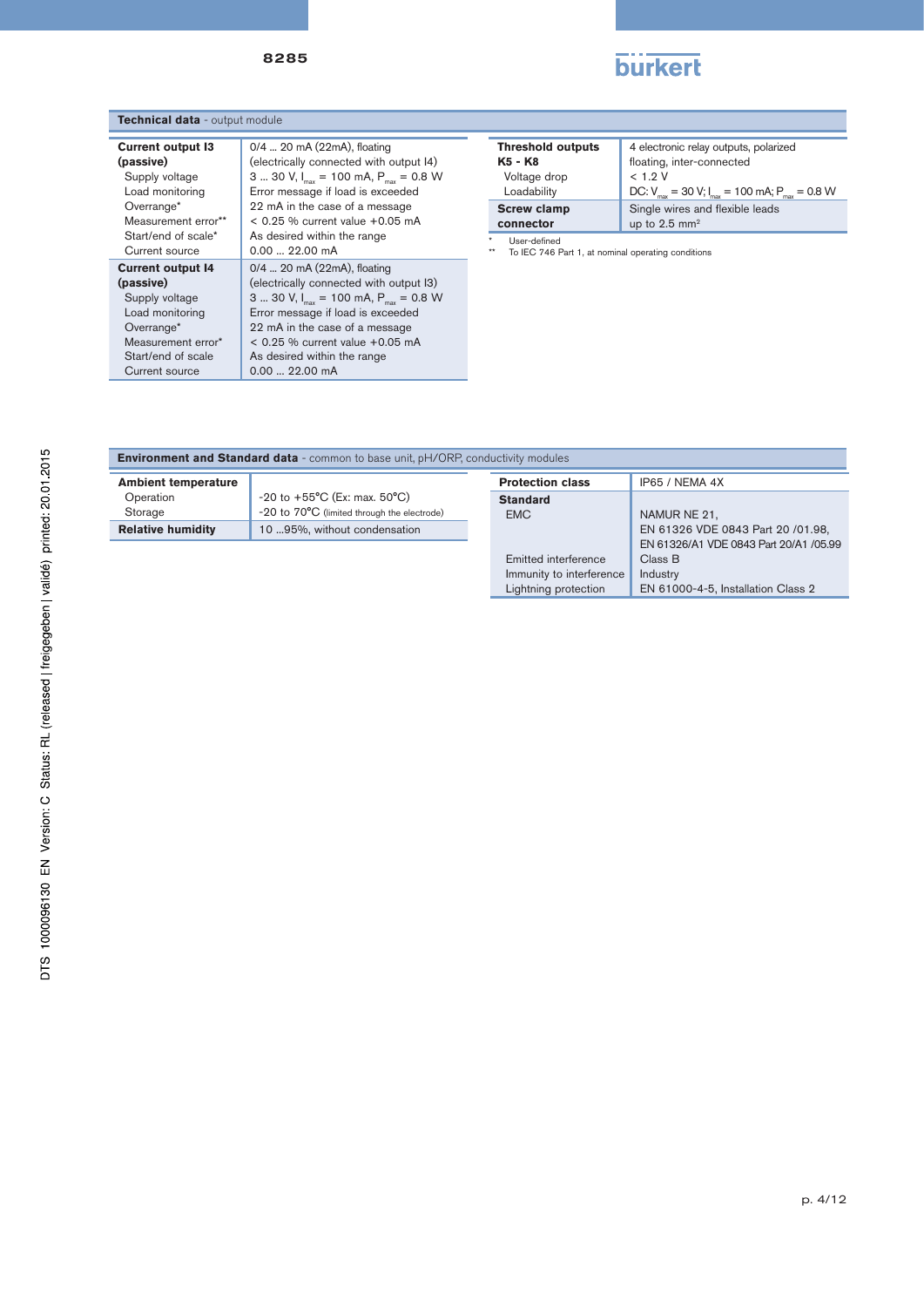

# System overview

## **A modular concept: base unit, measuring module, additional functions**

The Type 8285 is an expendable modular process analysis system. The base unit provides three slots which can be equipped by the user with any combination of measuring or communication modules. The software capabilities can be expanded by additional functions (options). Additional functions must be ordered separately. They are supplied with a device-specific TAN for function release.



p. 5/12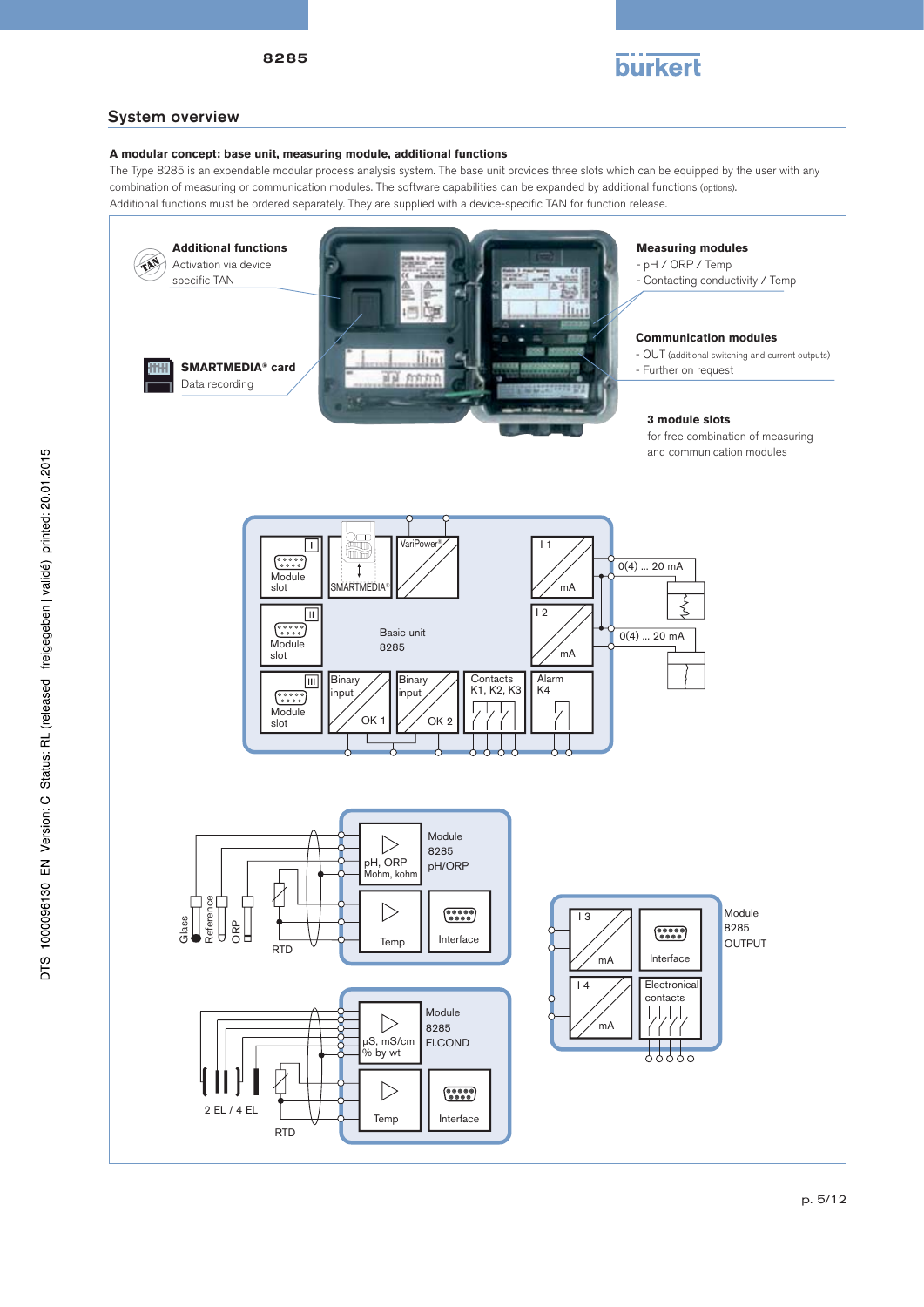## Modules

#### **The modules: universally interchangeable**

Various user-defined plug-in measuring modules for measurement and control functions can be combined depending on the measuring task. They also facilitate subsequent trouble-free expansion or modification.

Communication module for functional expansions: the OUT module for the expansion of the output options is available.

If necessary, it can also record several measurement parameters in any combination with one device; pH/pH, Cond/Cond etc. or e.g. simultaneous pH and conductivity measurement.

Combined evaluation - i.e. the calculation of several measuring parameters e.g. for differential measurement or quasi-redundant measuring systems. Up to 3 measuring modules can be combined.

Plug & Play - the modules are simply clicked into place in the slots provided, in any order. The modules are automatically recognized. Very straight forward retro-fitting or modification; hot-swap technology.

# The functions

#### **Progress in perfection**

In addition to excellent features such as the universally used VariPower® 20 to 265 V AC/DC power supply, the time and event controlled 2-channel measurement recorder, the Sensocheck® sensor monitoring and the Calcheck® monitoring of the measured value distance between calibration, the Type 8285 system can be further expanded with pioneering functions such as:

### **1. Early alarm detection with the KI recorder (option).**

The KI recorder follows the course of the process and releases a message in the event of abnormalities. The monitoring is always carried out for the primary measured variable, e.g. pH or conductivity and parallel to that for the temperature. The visualization is graphical with the process and limit value variation for both variable.

#### **2. Checking of batch processes using the KI recorder (option).**

The KI recorder records the course of a batch (self-teaching function). All further batches are then monitored for deviations from the saved course.

#### **3. Sensor network diagram for pH measurement (standard).**

Graphical representation of the current sensor parameters on the display in a network diagram with slope, zero point, reference impedance, glass impedance, response time, calibration timer, deviation from calibration range (Calcheck®).

#### **4. ServiceScope® (option).**

monitors whether the pH input signal lies within the input control range. Moreover, the representation of the noise level over the time allows the distinction to be made between individual disturbances, periodic and broadband disturbances which is helpful for troubleshooting. In this way, it is possible to check whether regularly recurring disturbances, e.g. large consumers, which are regularly switched on or off can be simply detected. An error message is generated if the noise level exceeds the failure limit.



Interference leve **Failure** 





Response time Glass impedance

**Sensor network diagram (3)**

T

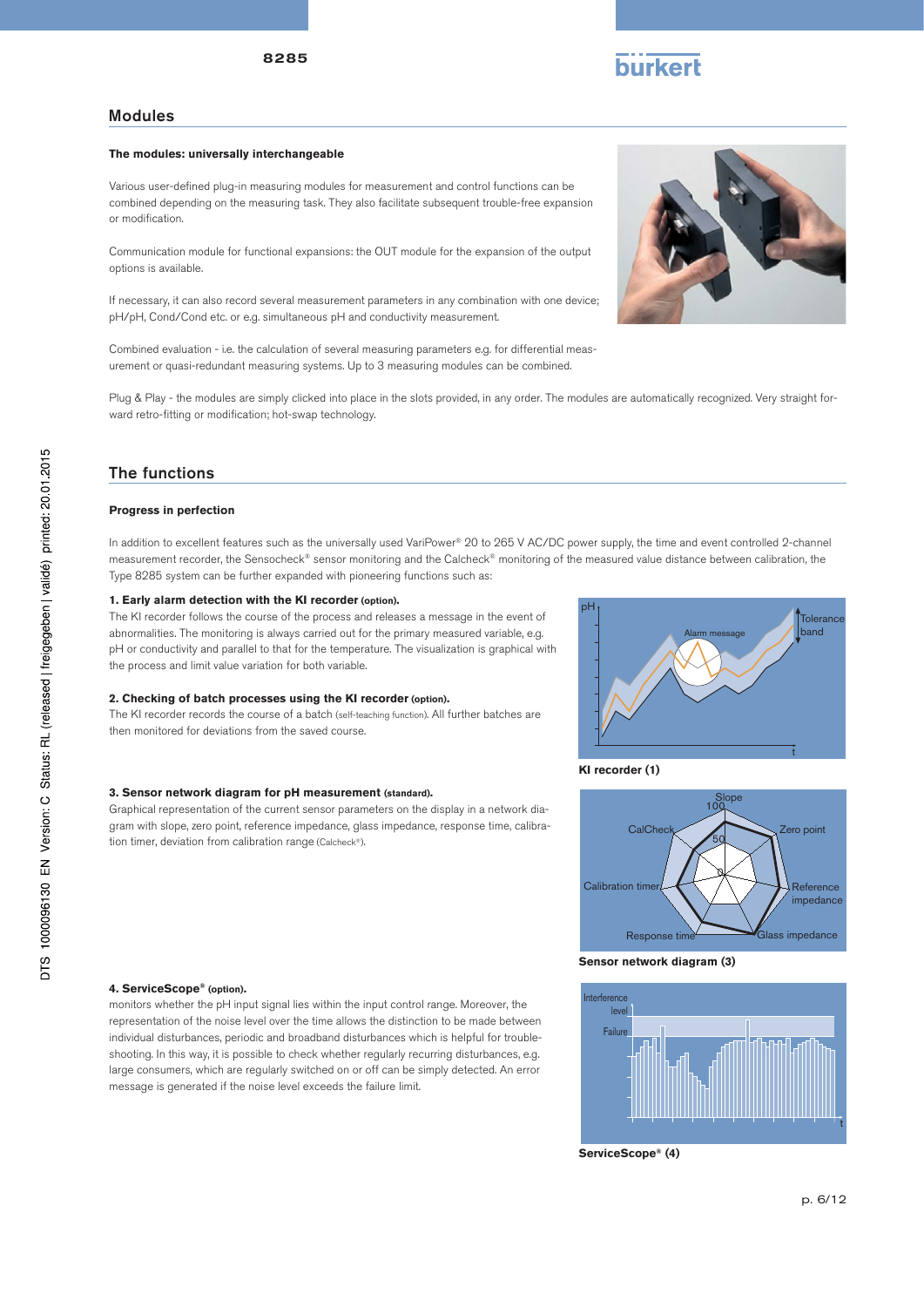# SMARTMEDIA®



### **For parameters and the recording of data**

- 5 parameter sets can be filed and loaded into the device
- A parameter set contains all parameter data, facilitating rapid exchange and speedy complete parameter setting. Simple return to factory settings.

burkert

- Almost unlimited expansion of the measurement recorder
- Parameter sets can be transferred from one device to another. This removes the need for the tire some repetition of inputting parameters.
- The device parameters can be completely saved on a SMARTMEDIA® card and then archived directly or on a PC
- Extended logbook

SMARTMEDIA® is a registered trademark of the Toshiba Corp. Japan

### **Everything on a card**

The SMARTMEDIA® card (measuring only 4.5 by 3.7 cm and only 1 mm thick) is an extremely compact, very widely used memory expansion medium available to the 8285 system. The SMARTMEDIA® card is already a global standard in such diverse fields of digital data processing as MP3 players and digital cameras. This means that the SMARTMEDIA® card can be connected via the very inexpensive, commercially available adapter to RS232C, USB etc. or directly via a PCMCIA adapter to any PC.

#### **For software updates and software functions**

- Contains the complete 8285 software
- Software functions can be installed at a later date and disconnected via transaction numbers (TAN)
- Software updates to keep 8285 upgraded with the latest software on request.



Simple operation: Simply insert the SMARTMEDIA® card into the small slot on the rear of the front door.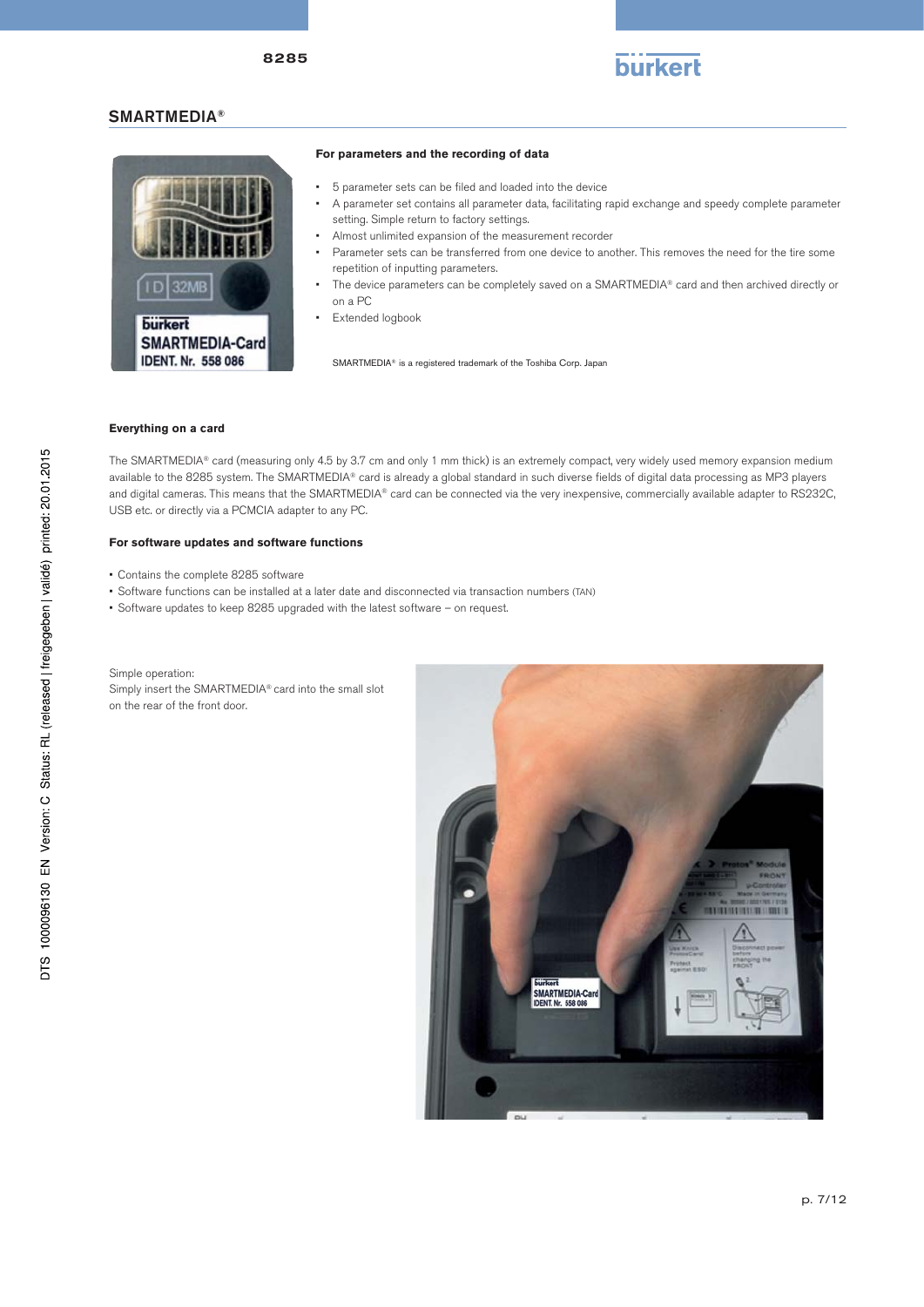# burkert

# Display and menu structure

## **4 captive screws**

for opening the transmitter (**Caution!** Make sure that the gasket between FRONT and BASE is properly seated and clean!)

**2 Softkeys**

with context-sensitive functions

#### **Control panel**

 3 function keys (menu, meas, enter) and 4 arrow keys for menu selection and data entries

## **Transflective LC graphic display**

 (240 x 160 pixels) white backlighting, high resolution and high contrast



# **5 self-sealing cable glands** Voltage supply okay

M20 x 1.5 for entry of voltage supply and signal lines **Measurement display**

#### **User interface**

 with plaintext menus as recommended by NAMUR. Menu texts can be switched to German, English, French, Italian, Swedish, and Spanish. Intuitively acquirable menu logic, based on Windows standard.

### **Secondary displays**

#### **Red LED**

signals failure (On) or maintenance request/function check (flashing) according to NE 44

## **Green LED**



Only the parameters which may be changed in every day operation appear. It is also possible to define which parameters are accessible in the Operator level using the marker setting.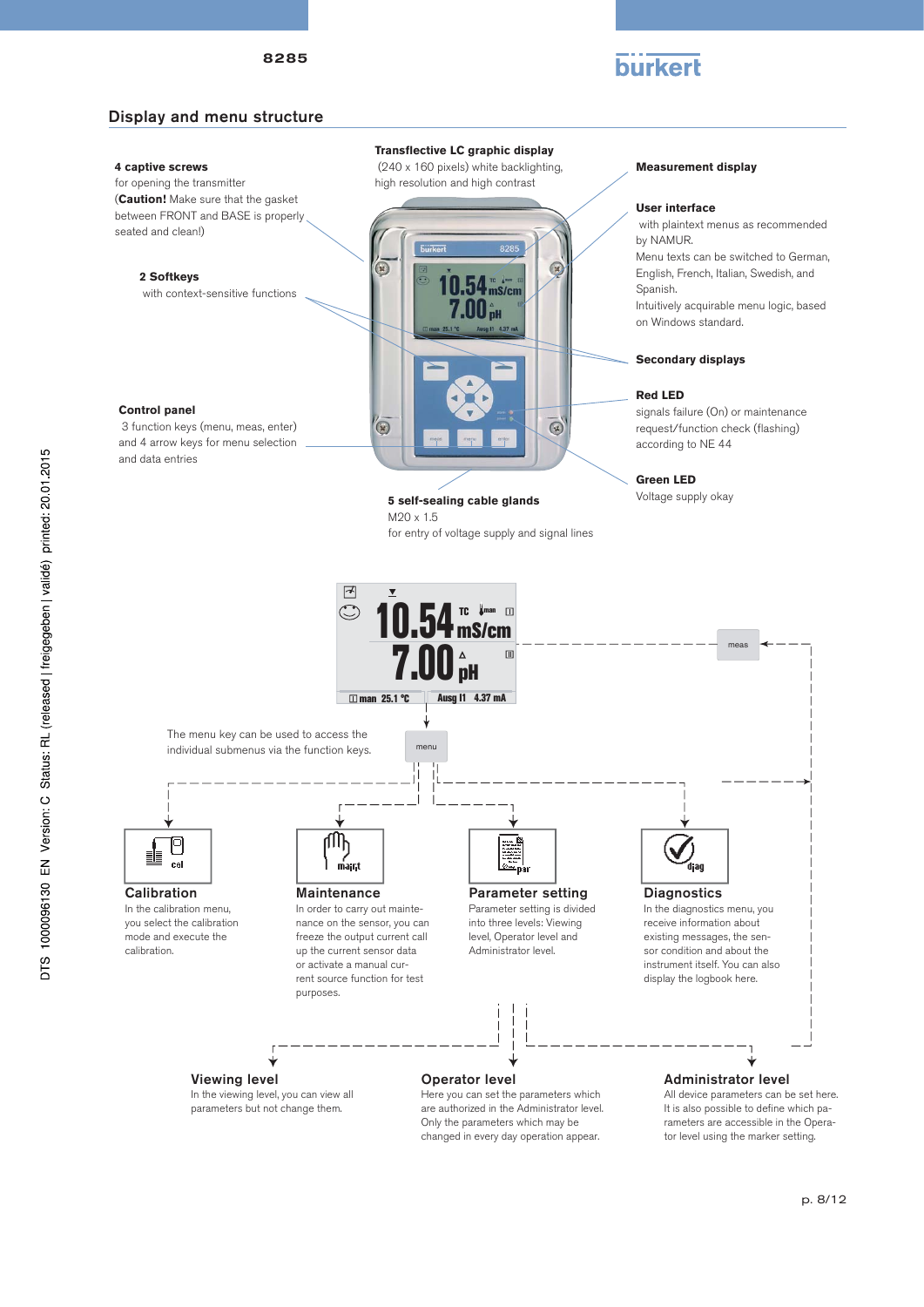

# Dimensions [mm]

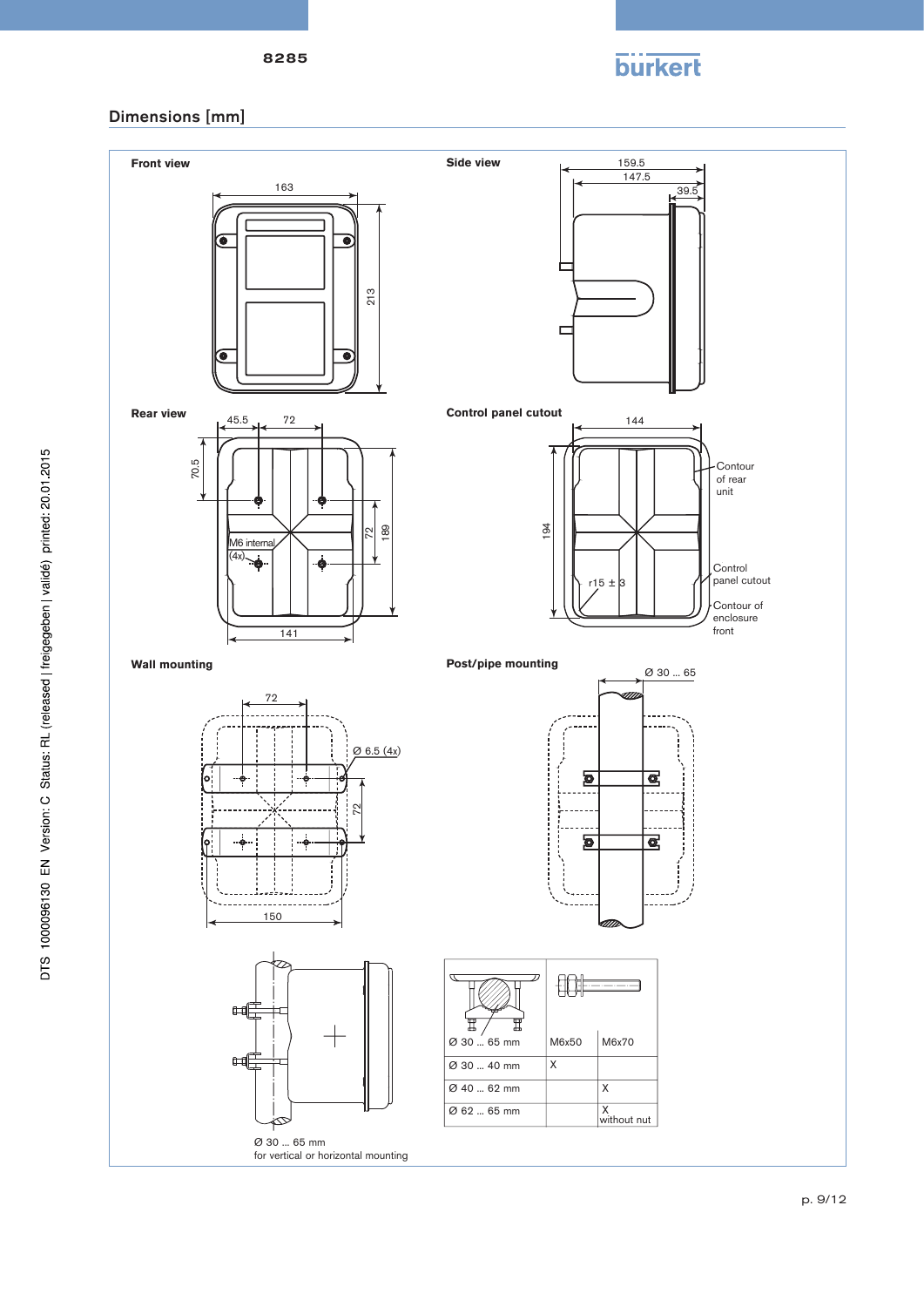

# Ordering chart for modular analysis transmitter Type 8285

|                                                                                       | len     |
|---------------------------------------------------------------------------------------|---------|
| Modular analytical transmitter: BASE unit                                             | 557 720 |
| Modular analytical transmitter: CONDUCTIVITY module                                   |         |
| Modular analytical transmitter: pH/ORP module                                         |         |
| Modular analytical transmitter: OUTPUT module* (Passive 4-20 mA output, common minus) | 559 088 |

**\* NOTE: if the two 4-20 mA output of the OUTPUT module are connected to a PLC which has common minus too, then it is necessary to use an galvanic insulator (see page 11).**

# Ordering chart for accessories for transmitter Type 8285

| <b>Description</b>                                            | Item no. |  |
|---------------------------------------------------------------|----------|--|
| Additional functions: SMARTMEDIA® card not necessary          |          |  |
| KI recorder (pH only)                                         | 558 074  |  |
| Additional sets of buffer solutions (pH only)                 | 558 075  |  |
| Servivescope (pH only)                                        | 558 076  |  |
| Tolerance band recorder (pH only)                             | 558 077  |  |
| Current output curve freely programmable                      | 558 078  |  |
| Temperature compensation ultra-pure water (conductivity only) | 558 079  |  |
| Concentration measurement (conductivity only)                 | 558 080  |  |
| Additional functions: SMARTMEDIA® card included               |          |  |
| Additional 5 loadable parameters sets                         | 558 081  |  |
| Data recorder                                                 | 558 082  |  |
| Extended logbook                                              | 558 083  |  |
| Software update                                               | 558 084  |  |
| Electronic data recording according to FDA CFR Part 11        |          |  |
| <b>SMARTMEDIA®</b> card                                       |          |  |
| SMARTMEDIA® card 128 MB                                       |          |  |
| AuditTrail Card (for recording acc. to FDA: replacement card) |          |  |
| Diagnosis card                                                | 558 088  |  |
| <b>Mounting accessories</b>                                   |          |  |
| Pipe mounting set                                             | 558 089  |  |
| Panel mounting set                                            | 558 090  |  |
| Protective roof                                               | 558 091  |  |
| Adapter set M20 x 1.5 to NPT 1/2" (2 pieces per set)          |          |  |

SMARTMEDIA® is a registered trademark of the Toshiba Corp. Japan

CalCheck®, Calimatic®, Sensocheck®, Sensoface®, ServiceScope®, Varipower® are registered trademark of the Knick GmbH & Co. KG, Germany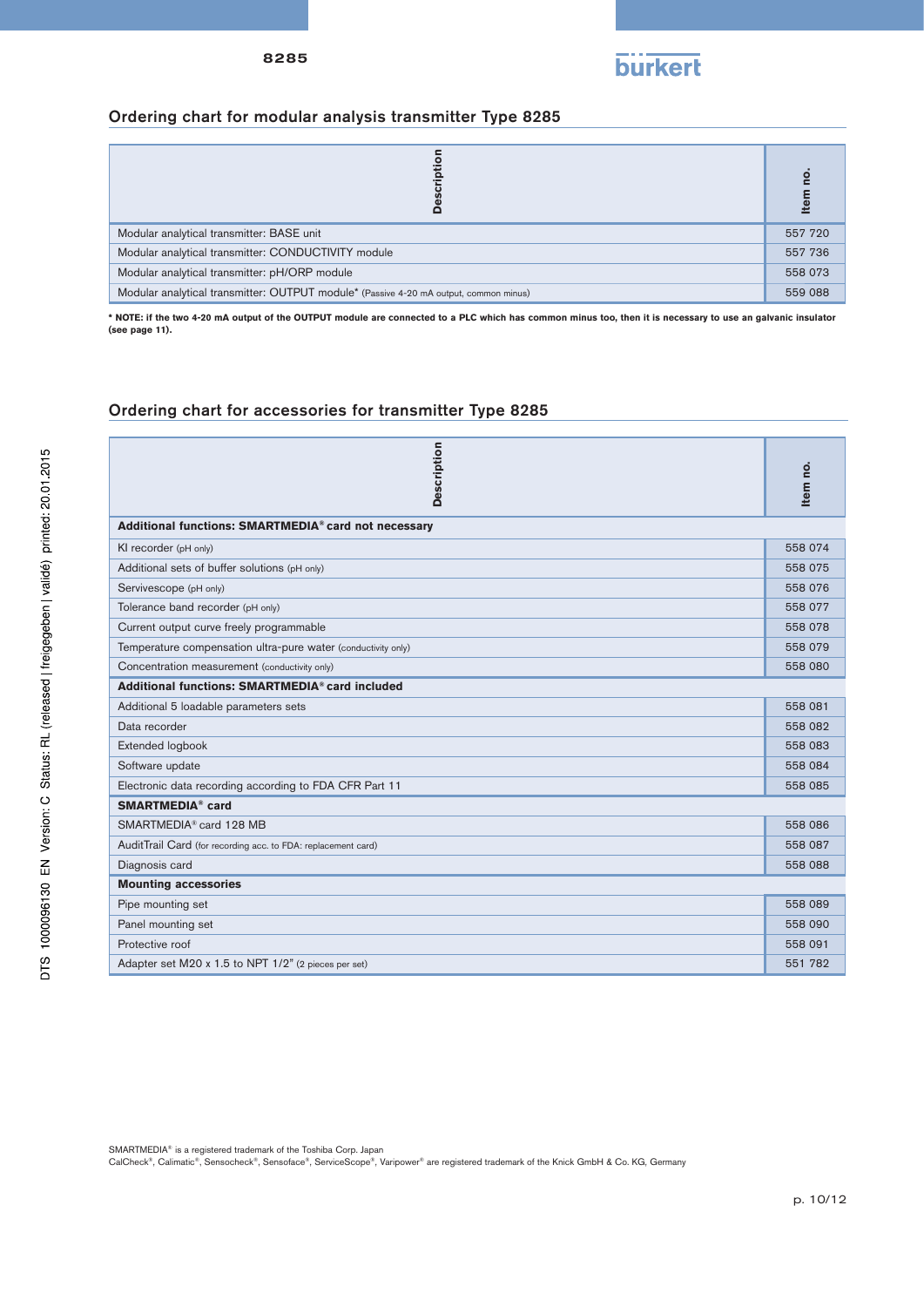

# **burkert**

# Current signal insulator



- Power supply to a 2-wire transmitter and galvanically isolated transmission of the measured signal in the 4 ... 20 mA range.
- mounted on standard TS 35 rails and fixed in position by a suitable end bracket

| General data                 |                                                                                                       |
|------------------------------|-------------------------------------------------------------------------------------------------------|
| <b>Enclosure</b>             | Modular case                                                                                          |
| <b>Mounting</b>              | 35 mm top-hat rail to EN 50022                                                                        |
| Wire cross-section           | single wire or finely stranded 0.5<br>$2.5$ mm <sup>2</sup><br>with ferrule $0.5$ 1.5 mm <sup>2</sup> |
| Weight                       | Approx. 50 g                                                                                          |
| Gain error                   | $< 0.1$ % meas, val                                                                                   |
| <b>Response time</b>         | $< 5$ ms                                                                                              |
| <b>Temperature influence</b> | $< 0.005$ %/K final value<br>(average TC, reference temp 23 °C)                                       |

| <b>Environment and standard data</b>                        |                                                                                                      |  |
|-------------------------------------------------------------|------------------------------------------------------------------------------------------------------|--|
| <b>Ambient Temperature</b><br>Operating<br>Storage          | 0 up to $+55^{\circ}$ C<br>$-25$ up to $+85^{\circ}$ C                                               |  |
| <b>Ingress protection</b>                                   | IP 20                                                                                                |  |
| EMC <sup>1</sup>                                            | Product standard:<br>EN 61326<br>Emitted interference: Class B<br>Immunity to interference: industry |  |
| <sup>1)</sup> Minor deviations possible during interference |                                                                                                      |  |

# Dimensions [mm]



<u> Johan mm</u>  $\Box$   $\Phi$   $\Box$   $\Phi$   $\Box$ 

| No. | <b>Assignments</b> |
|-----|--------------------|
|     | Current loop +     |
| 2   | Current loop -     |
| 3   | power supply -     |
| 4   | power supply +     |
| 5   | output -           |
| ี   | output +           |

| <b>Electrical data</b>                                                                |                                                                                                                                                                                                                                                                                                                                                                                                                                                                                                |  |
|---------------------------------------------------------------------------------------|------------------------------------------------------------------------------------------------------------------------------------------------------------------------------------------------------------------------------------------------------------------------------------------------------------------------------------------------------------------------------------------------------------------------------------------------------------------------------------------------|--|
| <b>Power supply</b>                                                                   | 24 V DC (±15 %), approx. 1 W<br>Power supply can be led from one unit to<br>the other via a pluggable cross-connection.                                                                                                                                                                                                                                                                                                                                                                        |  |
| <b>Galvanic isolation</b>                                                             | 1.5 kV AC input (current loop) against<br>output / power supply 510 V AC out-<br>put against power supply                                                                                                                                                                                                                                                                                                                                                                                      |  |
| <b>Test voltage</b>                                                                   | Approx. 50 g                                                                                                                                                                                                                                                                                                                                                                                                                                                                                   |  |
| <b>Working voltage</b><br>(basic insulation)                                          | Up to 300 V AC/DC across input (cur-<br>rent loop) and output / power supply,<br>for overvoltage category II and pollution<br>degree 2.<br>Up to 100 V AC/DC across output<br>and power supply for overvoltage cat-<br>egory II and pollution degree 2 to EN<br>61010-1<br>For applications with high working<br>voltages take measures to prevent ac-<br>cidental contact and make sure that<br>there is sufficient distance to adjacent<br>devices or sufficient insulation between<br>them. |  |
| Input data<br>Input (Current loop)<br>Residual ripple                                 | Supply voltage 16.5 V, constant for 3<br>22 mA, short-circuit-proof<br>current limited to 25 mA max.<br>$< 10 \text{ mV}_{\text{rms}}$                                                                                                                                                                                                                                                                                                                                                         |  |
| <b>Output data</b>                                                                    |                                                                                                                                                                                                                                                                                                                                                                                                                                                                                                |  |
| Output<br>Output signal in case<br>of short circuit at input<br>Output signal in case | 4  20 mA<br>22  25 mA                                                                                                                                                                                                                                                                                                                                                                                                                                                                          |  |
| of open input<br>Load<br>Offset<br>Residual ripple                                    | $<$ 3 mA<br>$\leq$ 10 V ( $\leq$ 500 Ohms at 20 mA)<br>$<$ 30 $\mu$ A<br>$< 10 mV_{rms}$                                                                                                                                                                                                                                                                                                                                                                                                       |  |

# Ordering chart current signal insulator